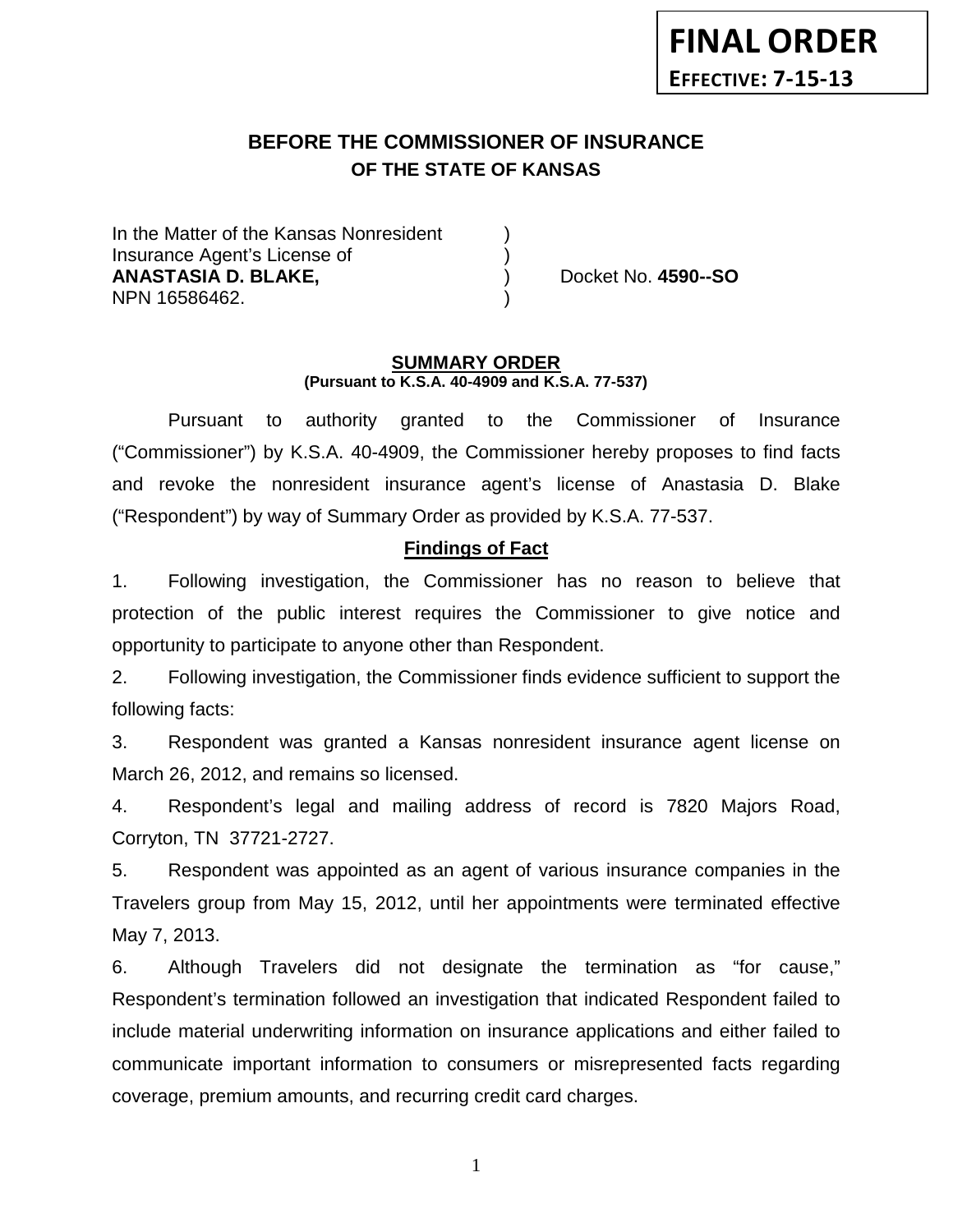7. By letter of June 4, 2013, counsel for KID invited Respondent to reply in writing within 15 business days if she disputed the foregoing facts.

8. To date, Respondent has not replied; thus, the factual conclusions reported by Travelers are deemed undisputed.

## **Applicable Law**

9. K.S.A. 40-4909(a) provides, in relevant part:

"The commissioner may deny, suspend, revoke or refuse renewal of any license issued under this act if the commissioner finds that the applicant or license holder has: . . .

(5) Intentionally misrepresented the provisions, terms and conditions of an actual or proposed insurance contract or application for insurance. . . .

(7) Admitted to or been found to have committed any insurance unfair trade practice or fraud in violation of K.S.A. 40-2404, and amendments thereto. [or]

(8) Used any fraudulent, coercive, or dishonest practice, or demonstrated any incompetence, untrustworthiness or financial irresponsibility in the conduct of business in this state or elsewhere." K.S.A. 2012 Supp. 40- 4909(a).

10. K.S.A. 40-2404 defined the following as unfair insurance trade practices:

"(1) Making, issuing, circulating or causing to be made, issued or circulated, any estimate, illustration, circular, statement, sales presentation, omission or comparison which: (a) Misrepresents the benefits, advantages, conditions or terms of any insurance policy . . ..

(11) Making false or fraudulent statements or representations on or relative to an application for any insurance policy, for the purpose of obtaining a fee, commission, money or other benefit from any insurer, agent, broker or individual." K.S.A. 2012 Supp. 40-2404.

11. In addition, the Commissioner may revoke any license issued under the Insurance Agents Licensing Act if the Commissioner finds that the interests of the insurer or the insurable interests of the public are not properly served under such license. K.S.A. 2012 Supp. 40-4909(b).

12. "Any action taken under this section which affects any license or imposes any administrative penalty shall be taken only after notice and an opportunity for hearing conducted in accordance with the provisions of the Kansas administrative procedures act." K.S.A. 2012 Supp. 40-4909(c).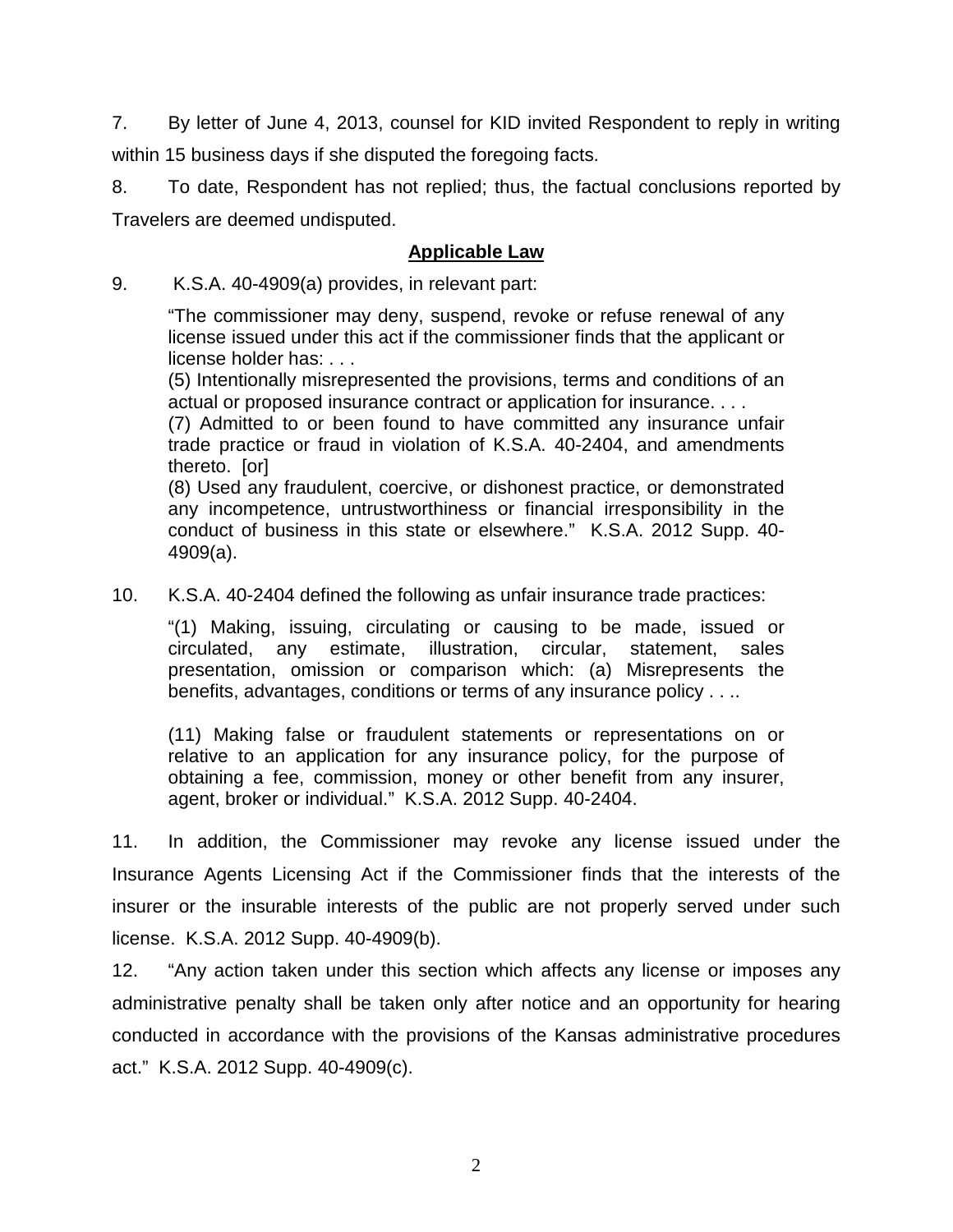13. "Whenever the commissioner imposes any administrative penalty or denies, suspends, revokes or refuses renewal of any license pursuant to subsection (a), any costs incurred as a result of conducting an administrative hearing authorized under the provisions of this section shall be assessed against the person who is the subject of the hearing or any business entity represented by such person who is the party to the matters giving rise to the hearing." K.S.A. 2012 Supp. 40-4909(f).

### **Conclusions of Law**

14. The Commissioner has jurisdiction over Respondent as well as the subject matter of this proceeding, and such proceeding is held in the public interest.

15. The Commissioner finds that Respondent's license may be revoked pursuant to K.S.A. 40-4909(a)(5) and 40-2404(1)(a) because the undisputed conclusions of Travelers' investigation reflect that Respondent has misrepresented the provisions, terms, and conditions of insurance contracts.

16. The Commissioner finds that Respondent's license may be revoked pursuant to K.S.A. 40-4909(a)(7) and 40-2404(11) because the undisputed conclusions of Travelers' investigation reflect that Respondent has made false or fraudulent statements or representations on applications for insurance.

17. The Commissioner finds that Respondent's license may be revoked pursuant to K.S.A. 40-4909(a)(8) because Respondent has used fraudulent, coercive, and/or dishonest practices and demonstrated a lack of trustworthiness.

18. The Commissioner thus finds that sufficient grounds exist for the revocation of Respondent's insurance agent license pursuant to K.S.A. 40-4909(a).

19. Finally, the Commissioner finds that Respondent's license may be revoked pursuant to K.S.A. 40-4909(b) because Respondent's license is not serving the interests of insurers or the insurable interests of the public.

20. Based on the facts and circumstances set forth herein, it appears that the use of summary proceedings in this matter is appropriate, in accordance with the provisions set forth in K.S.A. 77-537(a), in that the use of summary proceedings does not violate any provision of the law, the protection of the public interest does not require the KID to give notice and opportunity to participate to persons other than Respondent, and after

3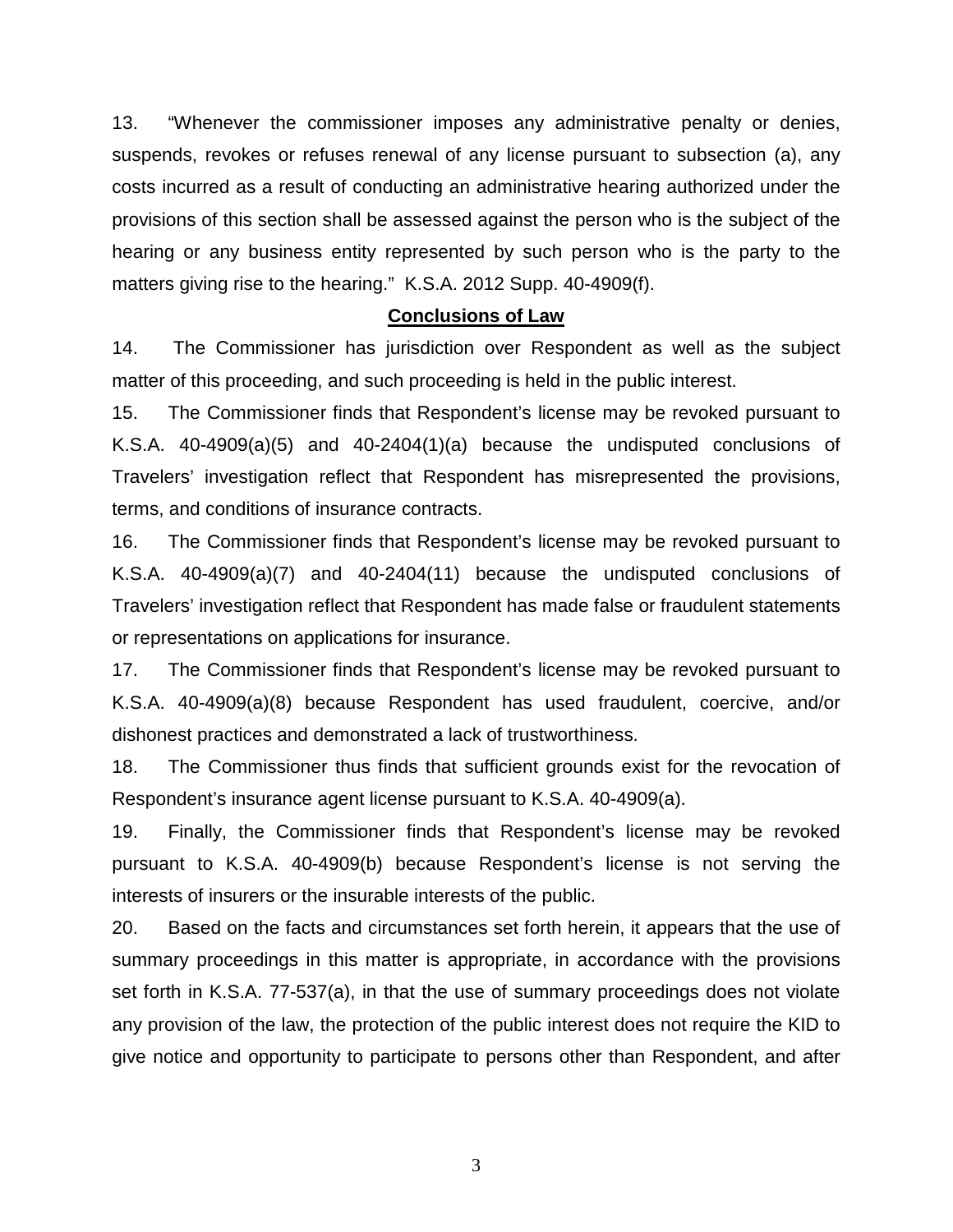investigation, KID believes in good faith that the allegations will be supported to the applicable standard of proof.

## **Policy to be Served**

Before issuing an insurance agent license, the Commissioner must determine that the applicant is qualified and has not committed any act that would be grounds for denial, suspension, or revocation. K.S.A. 40-4905(b). Further, the Commissioner may revoke any license issued under the Insurance Agents Licensing Act if the Commissioner finds that the interests of the insurer or the insurable interests of the public are not properly served under the license. The following action is appropriate to promote the security and integrity of the insurance business and protect insurance consumers by licensing, or continuing to license, persons or entities to sell, solicit, or negotiate insurance in the State of Kansas only if their conduct indicates they are both qualified and trustworthy.

**THE COMMISSIONER OF INSURANCE THEREFORE ORDERS** that the

Kansas nonresident insurance agent's license of **ANASTASIA D. BLAKE** is hereby

**REVOKED** and **ANASTASIA D. BLAKE** shall **CEASE and DESIST** from the sale,

solicitation, or negotiation of insurance, doing any act toward the sale, solicitation, or

negotiation of insurance, and/or receiving compensation deriving from the sale,

solicitation, or negotiation of insurance in Kansas or on Kansas risks through business

conducted on and after the effective date of this order.

**It is further ordered**, pursuant to KSA 77-415(b)(2)(A), that this order is designated by KID as precedent.

**IT IS SO ORDERED THIS \_\_26th\_\_ DAY OF JUNE 2013, IN THE CITY OF TOPEKA, COUNTY OF SHAWNEE, STATE OF KANSAS.**



/s/ Sandy Praeger Sandy Praeger Commissioner of Insurance

BY:

\_/s/ John Wine\_\_\_\_\_\_\_\_\_\_\_\_\_\_\_\_\_\_\_\_ John Wine General Counsel